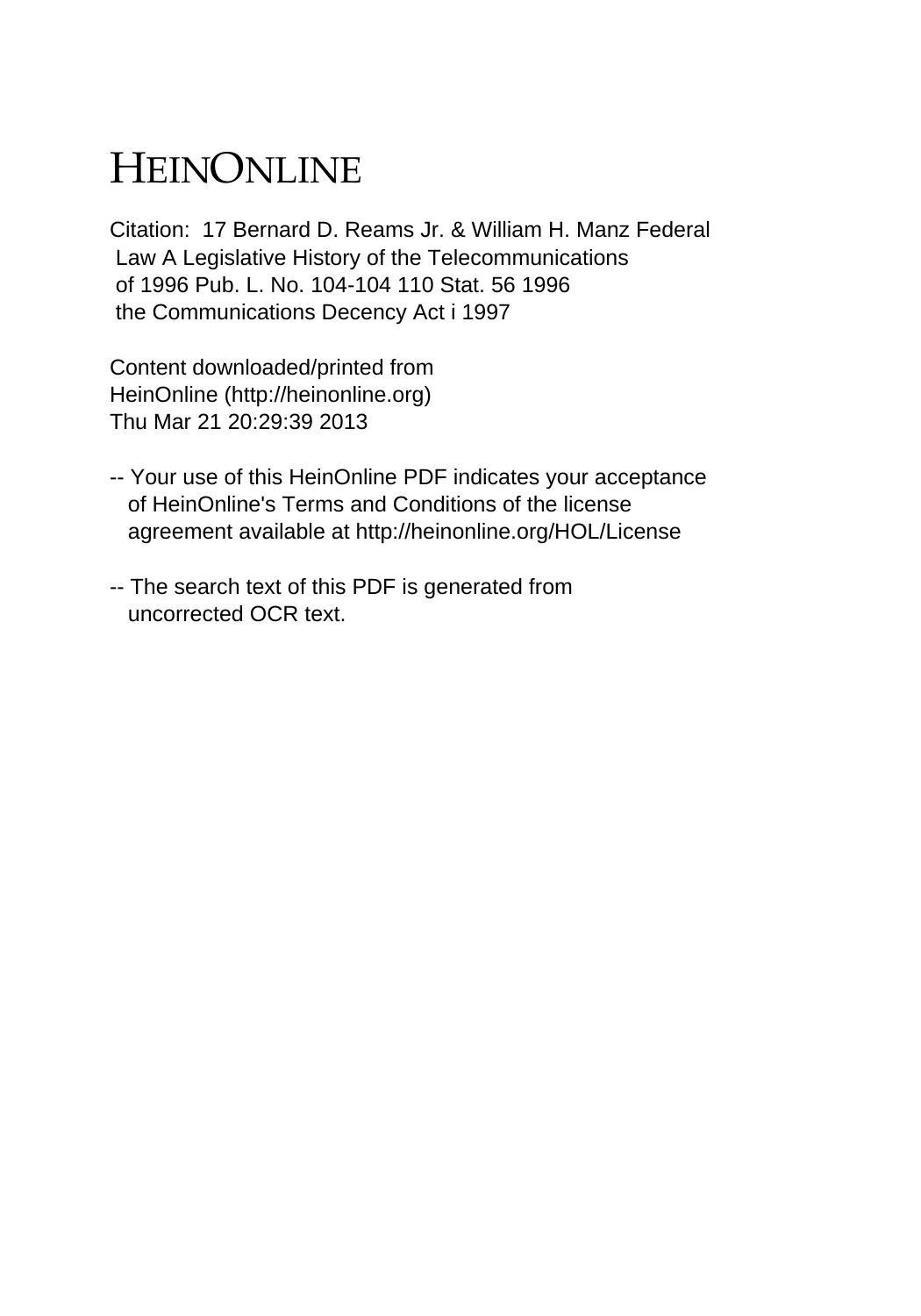## FEDERAL TELECOMMUNICATIONS LAW: A LEGISLATIVE HISTORY OF THE TELECOMMUNICATIONS **ACT** OF **1996 PUB.** L. **NO.** 104-104, **110 STAT. 56 (1996) INCLUDING** THE COMMUNICATIONS **DECENCY ACT**

Volume **17** Document Number **186**

BY

BERNARD **D.** REAMS, JR. ASSOCIATE DEAN AND PROFESSOR OF LAW ST. JOHN'S UNIVERSITY IN NEW YORK

**AND**

**WILLIAM** H. MANZ EXECUTIVE LAW LIBRARIAN ST. JOHN'S UNIVERSITY IN NEW YORK

> William **S.** Hein & Co., Inc. Buffalo, N.Y. **1997**